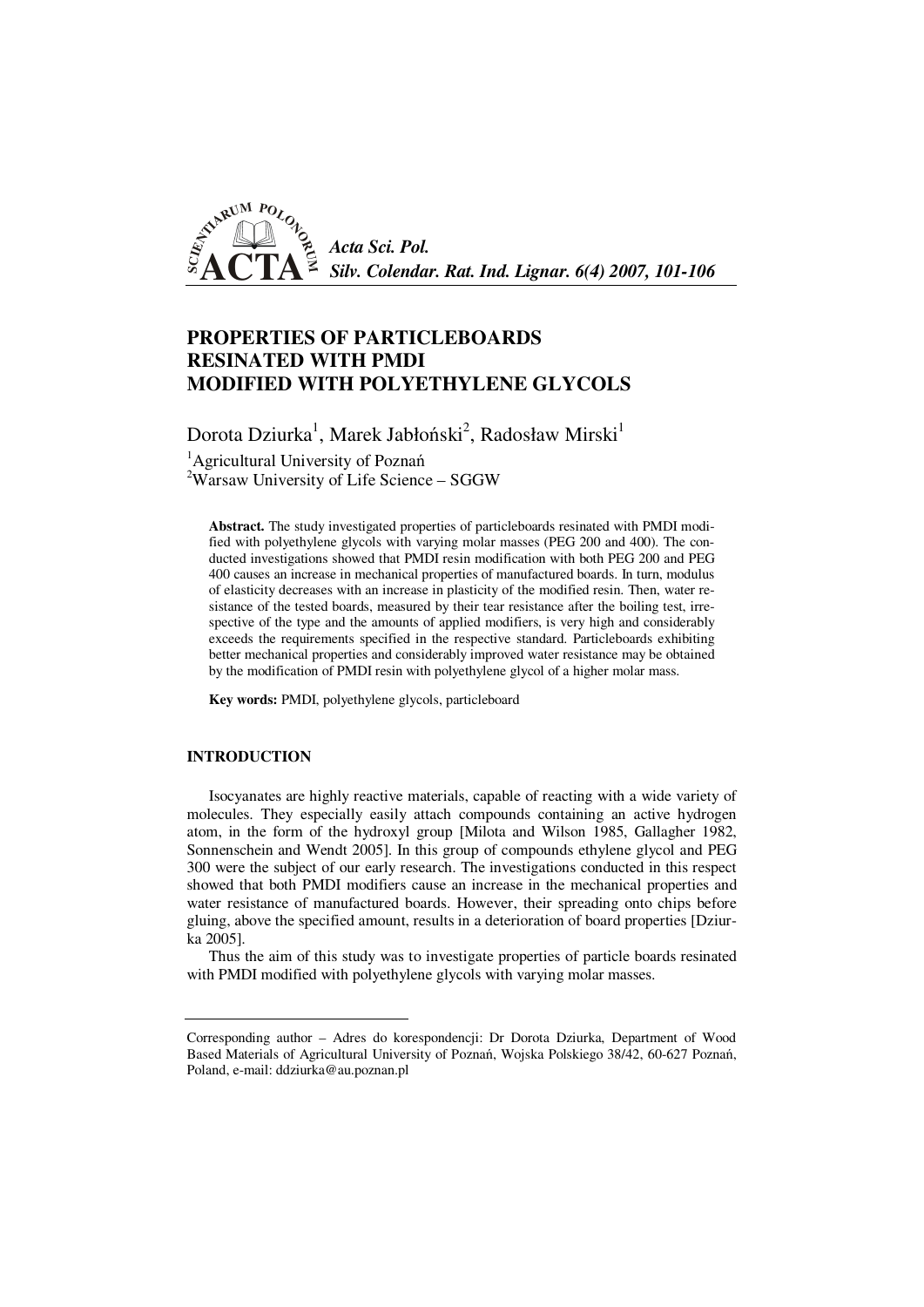#### **MATERIAL AND METHODS**

PMDI used in the experiments had the following characteristics: dry resin solids – 100%, dynamic viscosity 176 mPa·s, NCO-content – 33.3 g/100 g, and acidity as HCl – 97 mg/kg. Polyethylene glycols PEG 200 and PEG 400 in the amounts of 0.005, 0.01, 0.015, 0.02 and 0.025 mole per 100 g dry resin solids were used as PMDI modifiers. Single-layer particleboards with the density of  $700 \text{ kg/m}^3$  and the thickness of 12 mm were manufactured under laboratory conditions from pine chips and modified resin, applying the following pressing parameters:

- pressing time 5 min
- unit pressure  $2.5$  N/mm<sup>2</sup>
- temperature 200°C
- resination rate 6%.

Particleboards manufactured in this way were tested according to respective standards in terms of such properties as:

- modulus of rupture and modulus of elasticity according to PN-EN 310
- internal bond according to PN-EN 319
- internal bond after the boiling test according to PN-EN 1087-1
- swelling in thickness according to PN-EN 317.

#### **RESULTS AND DISCUSSION**

Testing results of the effect of the amounts and molar masses of polyethylene glycols used as modifiers of PMDI resin on the properties of produced boards are presented in Figures 1-3 and Table 1.



Fig. 1. Increase in internal bond of particleboards resinated with modified PMDI

Rys. 1. Wzrost wytrzymałości płyt wiórowych zaklejanych mody-

102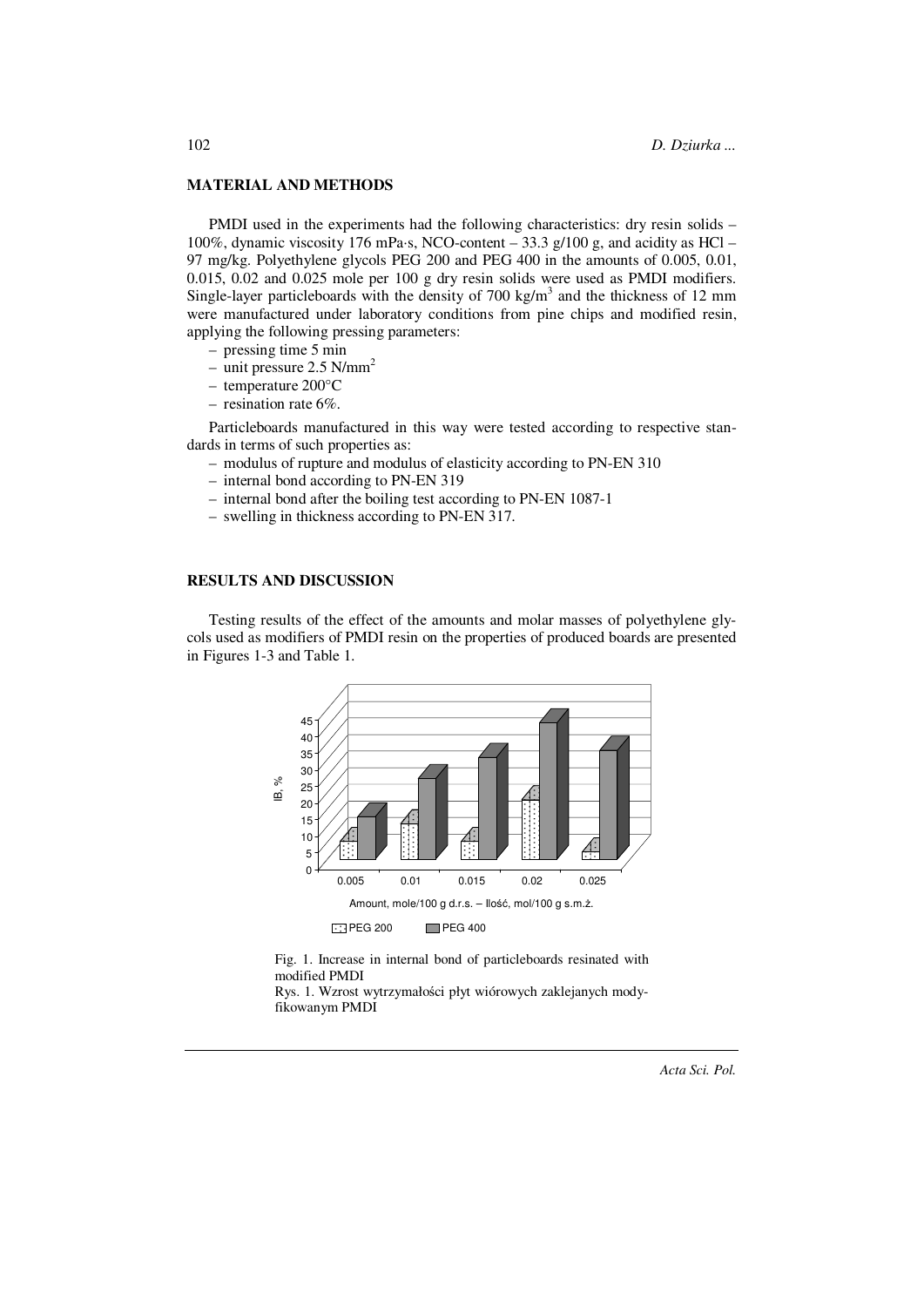

Fig. 2. Modulus of rupture of particleboards resinated with modified PMDI

Rys. 2. Wytrzymałość na zginanie płyt wiórowych zaklejanych modyfikowanym PMDI



Fig. 3. Modulus of elasticity of particleboards resinated with modified PMDI

Rys. 3. Moduł elastyczności płyt wiórowych zaklejanych modyfiko-

#### *Silvarum Colendarum Ratio et Industria Lignaria 6(4) 2007*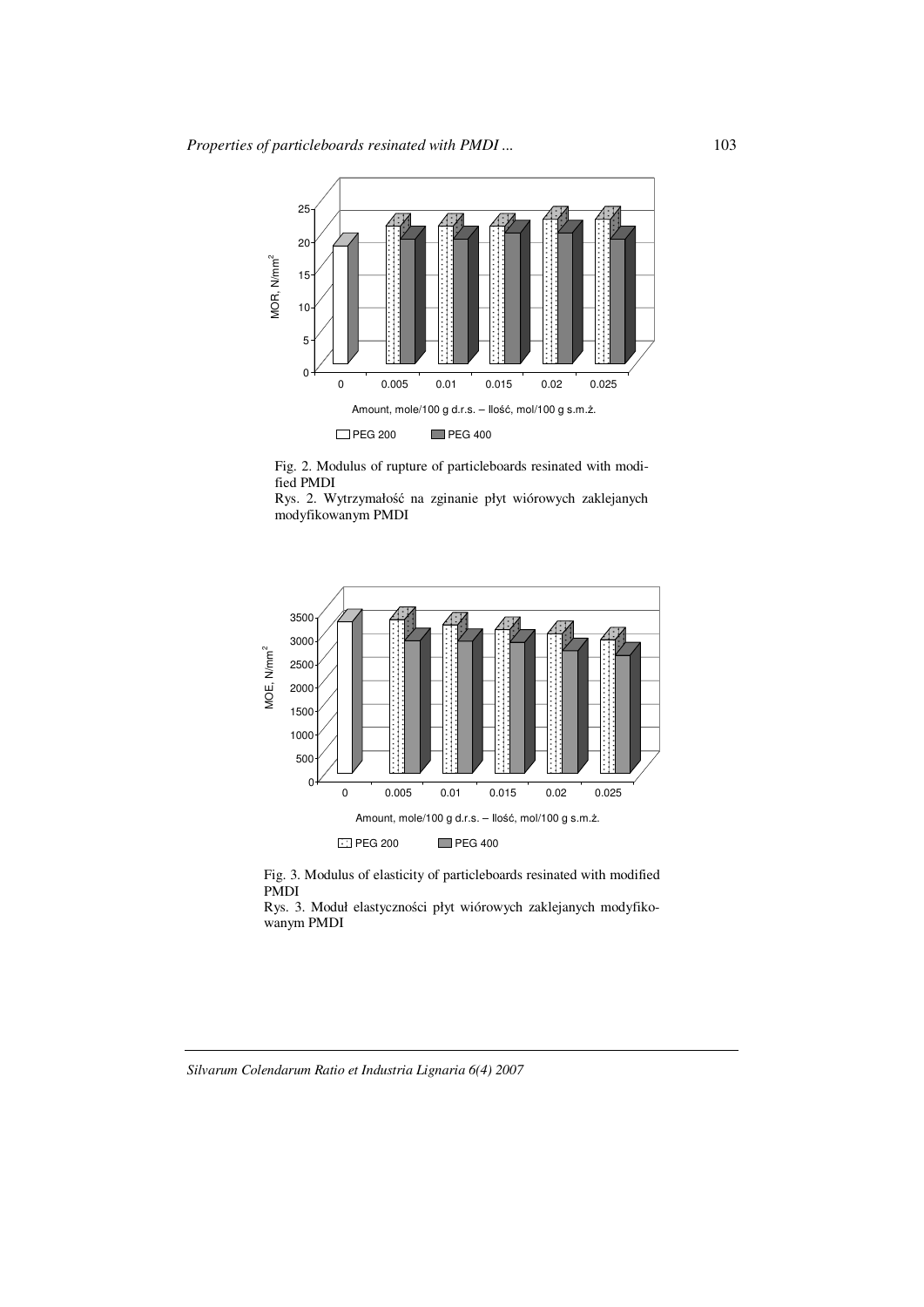| Type of modifier<br>Rodzaj modyfikatora | Amount<br>mole/100 g d.r.s.<br>Ilość<br>mol/100 g s.m.ż. | $V-100$<br>$\text{N}\!\cdot\!\text{mm}^{\text{-2}}$ | Swelling<br>Spęcznienie<br>$\%$ | Absorbability<br>Nasiąkliwość<br>$\%$ |
|-----------------------------------------|----------------------------------------------------------|-----------------------------------------------------|---------------------------------|---------------------------------------|
| Control board<br>Płyta kontrolna        | $\boldsymbol{0}$                                         | 0.37                                                | 23                              | 73.4                                  |
|                                         |                                                          | $8.8\ensuremath{^*}$                                | 8.9                             | 10.6                                  |
| <b>PEG 200</b>                          | 0.005                                                    | 0.60                                                | 24.5                            | 70.3                                  |
|                                         |                                                          | 9.2                                                 | 11.2                            | 9.9                                   |
|                                         | 0.01                                                     | 0.52                                                | 21.4                            | 69.2                                  |
|                                         |                                                          | 10.1                                                | 10.9                            | 11.3                                  |
|                                         | 0.015                                                    | 0.48                                                | 22.6                            | 67.7                                  |
|                                         |                                                          | 9.6                                                 | 6.9                             | 8.9                                   |
|                                         | 0.02                                                     | 0.47                                                | 22.0                            | 65.7                                  |
|                                         |                                                          | 7.8                                                 | 9.1                             | 9.2                                   |
|                                         | 0.025                                                    | 0.43                                                | 21.8                            | 63.8                                  |
|                                         |                                                          | 15.8                                                | 8.2                             | 5.1                                   |
| <b>PEG 400</b>                          | 0.005                                                    | 0.49                                                | 24.0                            | 72.0                                  |
|                                         |                                                          | 9.1                                                 | 11.2                            | 10.8                                  |
|                                         | 0.01                                                     | 0.47                                                | 22.2                            | 66.6                                  |
|                                         |                                                          | 9.9                                                 | 9.8                             | 10.8                                  |
|                                         | 0.015                                                    | 0.47                                                | 21.8                            | 63.1                                  |
|                                         |                                                          | 7.8                                                 | 9.3                             | 10.6                                  |
|                                         | 0.02                                                     | 0.52                                                | 21.9                            | 60.3                                  |
|                                         |                                                          | 8.6                                                 | 9.7                             | 9.9                                   |
|                                         | 0.025                                                    | 0.52                                                | 21.6                            | 59.8                                  |
|                                         |                                                          | 14.5                                                | 7.2                             | 7.7                                   |

Table 1. Water resistance of particleboards resinated with modified PMDI Tabela 1. Wodoodporność płyt wiórowych zaklejanych modyfikowanym PMDI

\*Coefficient of variation.

\*Współczynnik zmienności.

It results from the conducted investigations that molar masses of applied PEG considerably affect strength properties of particle boards. Thus, if internal bond increases by a maximum of 24% in case of PEG 200, the addition of PEG 400 causes its increase by as much as 41% (Fig. 1). Such a considerable increase in internal bond might have been caused by the fact that the latter in relation to the former contains by a half less hydroxyl groups. It is known that they react with isocyanate groups of PMDI forming urethane-bonds causing higher cross-linking of such resin. At the same time, the fewer these groups in polyethylene glycol the more free isocyanate groups capable of entering into a further reaction with hydroxyl groups of wood. As a result greater numbers of polymer-wood bonds are formed, causing improvement in strength properties. In con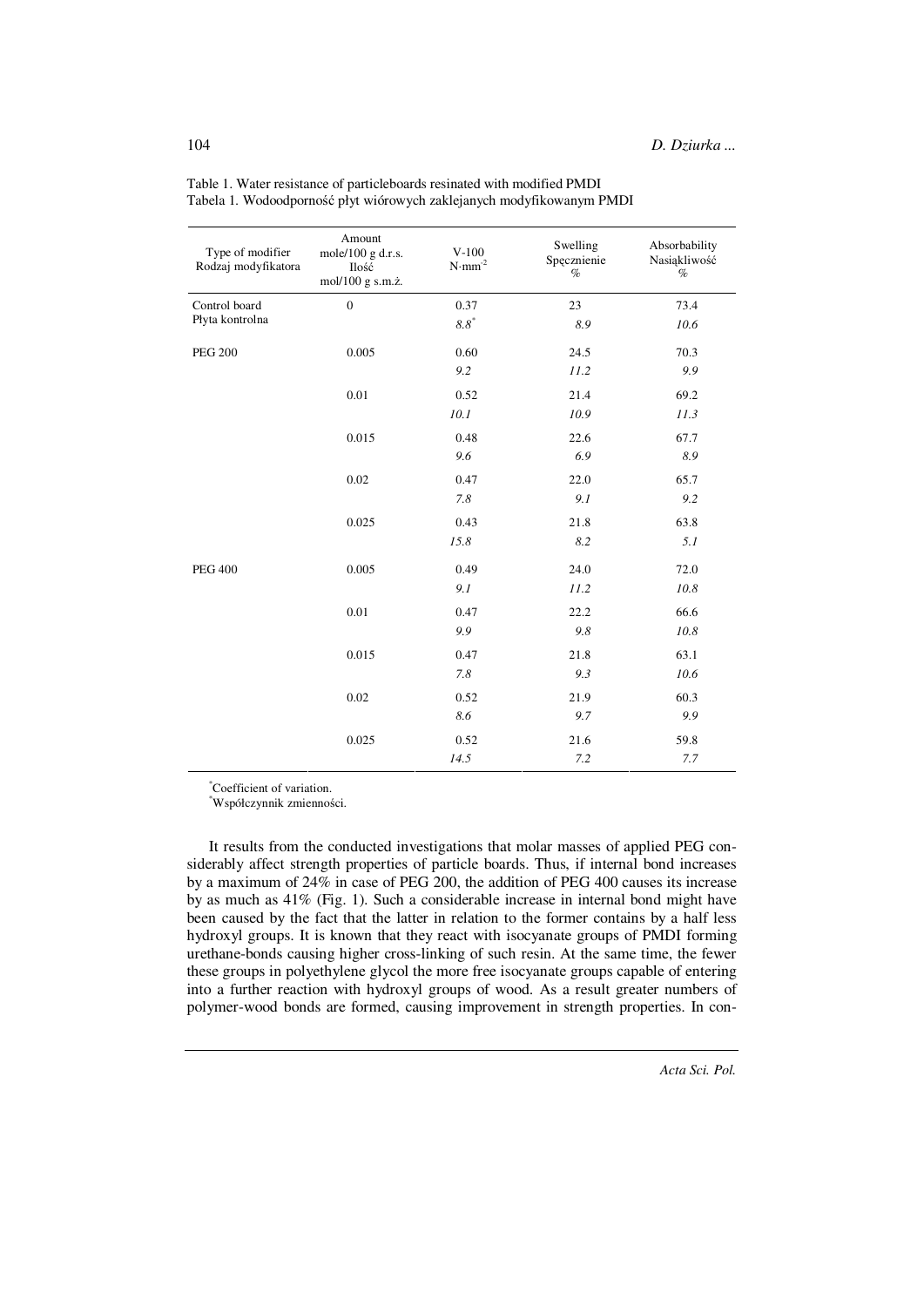trast, the observed decrease in IB for both modifiers introduced in the maximum amount of 0.025 moles might have been caused by the fact that as a result of excessive polyol concentration PMDI reacted primarily with hydroxyl groups coming from polyols, instead of hydroxyl groups of wood. A consequence of this fact is the formation of a lower number of polymer-wood bonds, which results in a deterioration of strength properties [Milota and Wilson 1985].

Applied polyols had a less pronounced effect on modulus of rupture (Fig. 2). In this case the maximum increase in strength, which was found for boards with the addition of both PEG 200 and PEG 400 at 0.025 moles, was 22% and 6%, respectively. Besides, irrespective of the amounts of polyethylene glycols measured values were similar.

In contrast, the modulus of elasticity decreased, generally along with the increase in the amount of added modifier (Fig. 3). The highest drop in the modulus, by as much as 710 MPa, was observed for PEG 400 introduced in the maximum amount of 0.025 moles. Results of these investigations confirm previous reports that polyols increase the plasticity of PMDI resin as a result of methylene bridges  $(-CH_{2})$  embedded in its structure [Milota and Wilson 1985]. With a higher molar mass, more methylene groups are in the alkyl chain of the polyol, responsible for the plasticity of resin.

Moreover, the investigations concerning water resistance, measured by internal bond after the boiling test showed that for particle boards glued with polyethylene glycolmodified PMDI it is very high and considerably exceeds the value defined by the respective standard (0.15 MPa according to PN EN 312-5; Table 1). In turn, in the dependence of the molar mass of PEG introduced to the resin a different trend is observed. Thus, if for PEG 200 internal bond decreases along with the increase in its amounts, in case of PEG 400 it increases. The results of these investigations are in good agreement with IB discussed earlier (Fig. 1).

Moreover, it may be concluded from the results of tests on absorbability and swelling presented in the table that the applied modifiers do not have a significant effect on these properties of the manufactured boards. Although an improvement in hydrophobic properties is observed, the measured values exhibit only a slight downward trend.

#### **CONCLUSIONS**

1. Modification of PMDI resin with PEG 200 or PEG 400 causes an increase in the mechanical properties of the manufactured boards, such as internal bond and modulus of rupture. In turn, the modulus of elasticity decreases in connection with an increase in plasticity of the modified resin.

2. Water resistance of the tested boards, measured by their tear resistance after the boiling test, irrespective of the type and the amounts of the applied modifiers, is very high and considerably exceeds the requirements specified in the respective standard.

3. Particleboards exhibiting better mechanical properties and considerably improved water resistance may be obtained by the modification of PMDI resin with polyethylene glycol of a higher molar mass.